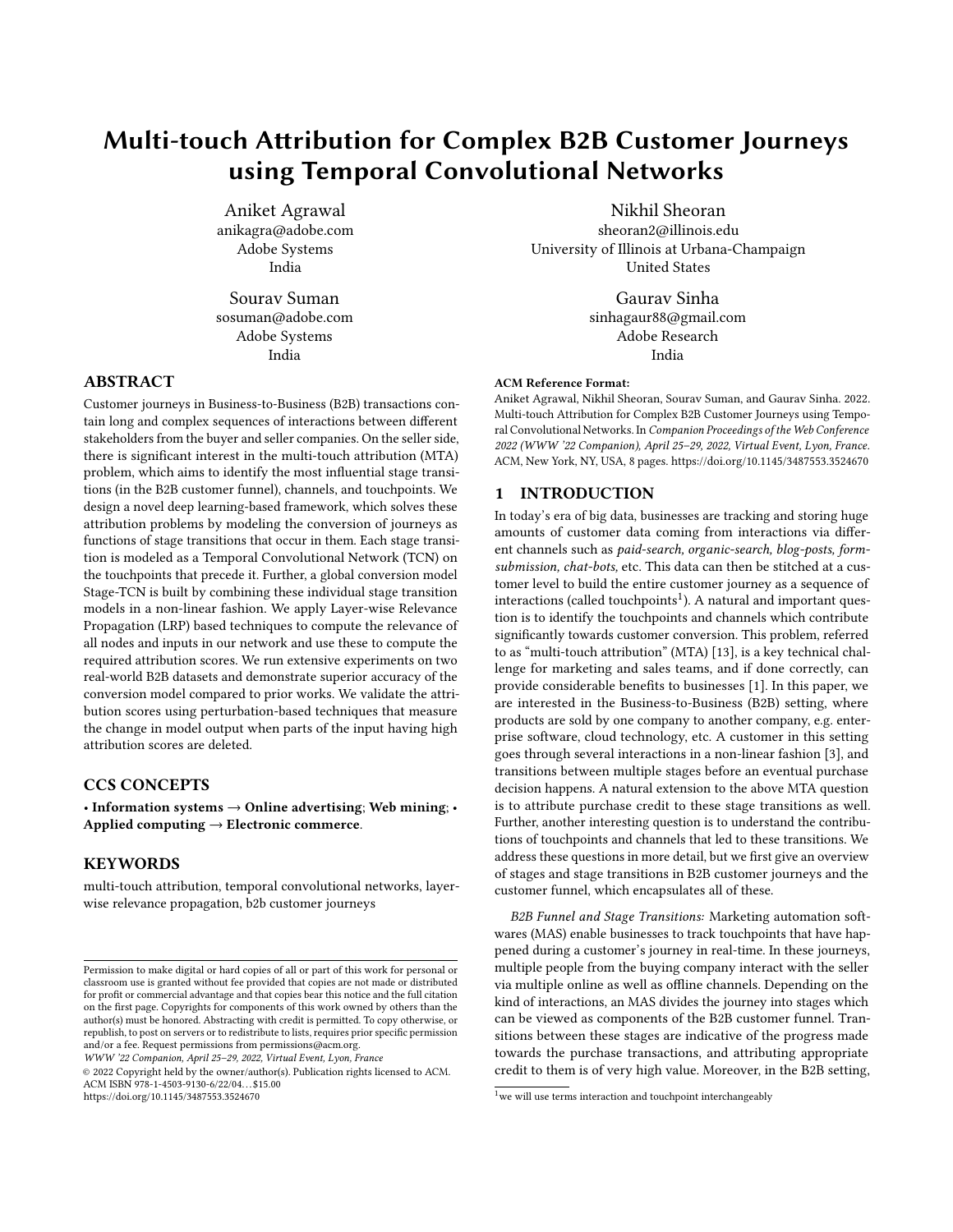WWW '22 Companion, April 25–29, 2022, Virtual Event, Lyon, France Aniket Agrawal, Nikhil Sheoran, Sourav Suman, and Gaurav Sinha

the seller might also be interested in identifying the most influential touchpoints for each stage transition. Below we give examples of some popular stage transitions that an MAS tracks.

- (1) Customer-Known: In the beginning, unknown users from the buyer company interact with the seller via marketing channels. Some of them provide identifying information such as name/email and get converted to prospects. This transition is called Customer-Known.
- (2) Lead Creation: Some of the prospects show concrete interest by filling out forms and providing contact information. Based on the engagement level, they get converted into leads. This transition is called Lead-Creation.
- (3) Opportunity Creation: Leads interact with sales representatives and, based on their interest in purchasing, they get converted to contacts with whom the sales teams engage further. This transition is called Opportunity-Creation.
- (4) Journey Closed: After multiple interactions between contacts and the sales team, a decision on purchase takes place. This transition is called Journey Closed.

A customer journey is called "completed" if they go through some or all of the stage transitions and their purchase decision is known. We are now ready to describe the main problem statement tackled in this work.

The B2B-MTA Problem: Given access to a collection of completed customer journeys (as a sequence of touchpoints), their eventual conversion (purchase) label, and timestamps of all stage transitions, we aim to solve the following MTA problems for all converted journeys, i.e., journeys where a purchase happened.

- Problem 1: Attribute credit of eventual conversion to the different stage transitions.
- Problem 2: Attribute credit of each stage transition to touchpoints and channels that led to it.
- Problem 3: Attribute credit of eventual conversion to individual touchpoints and channels.

Challenges: As highlighted in [\[7\]](#page-5-3), B2B journeys span over long time periods, sometimes spanning years depending on the size of the seller business and industry it operates in. This will lead to several touchpoints with irregular time gaps between them. Further, B2B journeys are highly non-linear [\[3\]](#page-5-2) due to the presence of multiple stakeholders in the buying company, each trying to execute their own role in the buying process, leading to long-term sequential dependencies between the touchpoints. Popular data modeling techniques often struggle to capture such complexities, and therefore building a data-driven technique is very challenging.

Contributions: We attempt to solve the B2B-MTA problem in this paper and make the following contributions:

- (1) We build a deep learning-based model called Stage-TCN to model conversion of B2B customer journeys as a non-linear function of different stage transitions in the journey.
- (2) We adapt the Layer-wise Relevance Propagation (LRP) technique to our models for attributing conversion credit to stage transitions, touchpoints, and channels. While doing so, we also attribute credit of stage transitions to touchpoints that precede them.
- (3) We conduct experiments on two proprietary real-world B2B datasets to demonstrate that accuracy metrics of Stage-TCN are much better compared to baselines [\[8,](#page-5-4) [11,](#page-5-5) [13,](#page-5-0) [17,](#page-5-6) [18\]](#page-5-7).
- (4) Using the region perturbation technique from [\[2,](#page-5-8) [12\]](#page-5-9), we demonstrate that our attribution scores are much more reliable than the ones from the baselines. While doing so, we also provide deep insights into the contributions of different touchpoints/channels/stage-transitions in our datasets.

# <span id="page-1-1"></span>2 RELATED PRIOR WORK

The simplest set of attribution techniques are rule-based. Most common among these are first-touch/last-touch, where all credit is given to a single touchpoint [\[4\]](#page-5-10). An extension called linear attribution gives equal credit to all touchpoints. The Time-decay model, on top of linear attribution, re-weights scores in proportion to their recency with respect to conversion. U-shaped, W-shaped, and full-path models consider rules to give higher credit to certain touchpoints and distribute the leftover among the remaining. These models are simple to understand and implement, but they lack the sophistication needed to tackle the B2B specific challenges mentioned above (since they ignore the data distribution). Many recent works [\[8,](#page-5-4) [11,](#page-5-5) [13,](#page-5-0) [17\]](#page-5-6) on the MTA problem have explored data-driven techniques. These model the underlying distribution of touchpoints and purchase labels and derive attribution scores using the model. For example, [\[13\]](#page-5-0) proposed a bagged logistic regression model for conversion prediction and computed attributions based on their model weights. A survival analysis-based technique was designed in [\[17\]](#page-5-6), which was improved in [\[8\]](#page-5-4) by taking the intrinsic conversion rate of users into account. Another popular way of modeling attributions in online advertising is via Shapley values, and their modifications from cooperative game theory [\[5,](#page-5-11) [14\]](#page-5-12). A drawback of all these methods is that they fail to capture sequential dependencies in the journey, which is a major challenge in the B2B setting, as mentioned earlier. To tackle this, an attention-based Recurrent Neural Network (ARNN) model was designed in [\[11\]](#page-5-5) where attention weights were used to compute touchpoint attributions. Another RNN-based method with attributions computed using Shapley values was designed in [\[6\]](#page-5-13). While these methods perform very well on digital advertising datasets, they have comparatively lower performance on B2B journeys. The RNNs used in these capture sequential dependencies but only have limited access to past touchpoints which is limiting in the B2B setting due to the presence of longer sequential dependencies. It is also well known that RNNs face the problem of vanishing/exploding gradients on long journeys such as those in the B2B world, which could greatly hamper performance.

## <span id="page-1-2"></span>3 PROPOSED METHODOLOGY

In this section, we provide complete details of our methodology. The high level strategy of our method is to model conversion of  $completed<sup>2</sup> B2B$  $completed<sup>2</sup> B2B$  $completed<sup>2</sup> B2B$  journeys. We first supply all details of our conversion model. Following this, we perform multi-touch attribution using a model explanation technique which scores stage transitions, touchpoints and channels. Even though in Section [1](#page-0-1) we described four specific stage transitions, here we consider the general case

<span id="page-1-0"></span><sup>&</sup>lt;sup>2</sup>i.e. purchase decision has been taken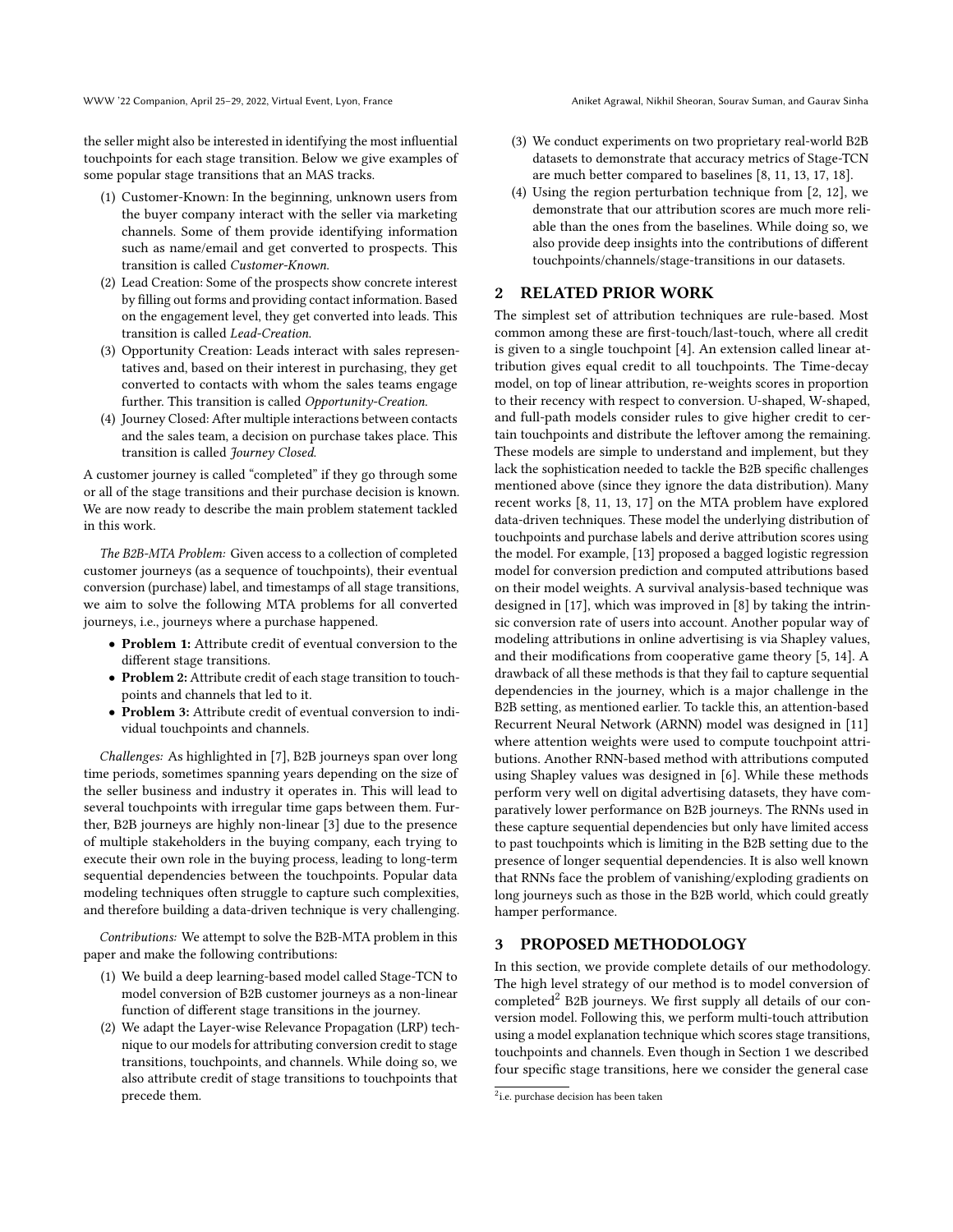and assume at-most  $r$  such possible transitions exist for each journey. We assume the following input format for each journey in our dataset.

- (1) A sequence of  $r + 1$  numbers  $n_1, \ldots, n_r$  and  $y$ , where  $n_i$  $i \in \{1, \ldots, r\}$  correspond to the number of touchpoints that precede the  $r$  stage transitions respectively, and  $y$  is the purchase label. Note that the last stage transition is always the closure of journey (with or without purchase) and thus  $n_r$  denotes length of the journey as well.
- (2) A sequence  $(x_1, \ldots, x_n)$   $(n = n_r)$  of touchpoints where  $x_1$ occurs before  $x_2$  and so on. Each  $x_i$ ,  $i \in \{1, \ldots, n\}$  is a vector in  $\mathbb{R}^p \times \mathbb{N}^q$ , i.e. the first p co-ordinates are numeric and the last  $q$  co-ordinates are categorical.

Next, we describe salient features of our Stage-TCN model.

Stage-TCN Model: At a very broad level, our model contains r different components (sub-networks)  $S_1, \ldots, S_r$ , each representing one stage transition. The network  $S_i$ , takes the sub-sequence  $(x_1, \ldots, x_{n_i})$  as input and outputs a vector  $Y_i \in \mathbb{R}^2$ . At the output node,  $Y_1, \ldots, Y_r$  are concatenated and a dense layer is applied giving

$$
Y_{out} = (Y_{out}[0], Y_{out}[1]) = Dense(Y_1, ..., Y_r) \in \mathbb{R}^2
$$
.

This is followed by a softmax  $\sigma$  to get  $Y_{pred}$ , the probability of conversion. The loss function used for training is sparse softmax cross entropy with logits over  $Y_{out}$ .

$$
Y_{pred} = \sigma(Y_{out}) = \frac{e^{Y_{out}[1]}}{e^{Y_{out}[0]} + e^{Y_{out}[1]}}
$$
  
\n
$$
Loss = -\sum_{i=0}^{1} Y_{True}[i] \log(\sigma(Y_{out}[i]))
$$
\n(1)

<span id="page-2-2"></span>where  $Y_{True}[i]$  is the label corresponding to  $i^{th}$  class. Figure [1](#page-2-0) provides an illustration of the above. Next, we explain the individual networks  $S_1, \ldots, S_r$ .

<span id="page-2-0"></span>

Figure 1: Stage-TCN model

Architecture of component  $S_i$ : Each network  $S_i$  is modeled as a TCN (Appendix [A\)](#page-6-0) that takes the sequence  $(x_1, \ldots, x_{n_i})$  as input and outputs  $Y_i$ . It's architecture is exactly like the layered TCN model described in Appendix [A.](#page-6-0) Assuming that the TCN takes  $m_i$ inputs<sup>[3](#page-2-1)</sup> (ordered in time), we need to modify the input when  $m_i$ ,  $n_i$ are not equal. If  $n_i > m_i$ , then the input sequence is truncated from the beginning and  $(x_{n_i-m_i+1},...,x_{n_i})$  is used as the input. If  $n_i < m_i$ , then the sequence is padded with zeroes in the beginning to make it of length  $m_i$ . For simplicity, let's assume  $(z_{i,1}, \ldots, z_{i,m_i})$ is the final input sequence for the TCN. Recall that each input touchpoint is assumed to be in  $\mathbb{R}^p \times \mathbb{N}^q$  i.e. first p features are numeric and the last  $q$  are categorical. The discrete features are passed through an embedding layer, mapping them into numeric vectors of length e (called embedding dimension). Therefore, our input to the TCN block is a  $m_i$  length sequence of vectors in  $\mathbb{R}^{p+eq}$ . We assume the TCN has  $L$  hidden layers (where  $L$  is tuned as a hyperparameter). In order to capture long term memory, we use dilated convolutions described in Equation [2](#page-6-1) (Appendix [A\)](#page-6-0) with dilation factor  $2^{l}$  for layer *l* along with a large filter size *k*. Assume that the output at the  $L^{th}$  (final) layer of the TCN is  $y_{i,1}, \ldots, y_{i,m_i}$ , i.e.,

$$
y_{i,1}, \ldots, y_{i,m_i} = f_{TCN}(z_{i,1}, \ldots, z_{1,m_i})
$$

where  $f_{TCN}$  denotes the TCN model. We slice the output and extract  $y_{i,m_i} = (y^1, \ldots, y^d) \in \mathbb{R}^d$ . Here *d* denotes the number of filters used at the  $L^{th}$  layer which we also tune as a hyperparameter. Finally, we apply a linear network with weights  $(v_0, \ldots, v_d)$  and  $(w_0, \ldots, w_d)$ (to be learned) on this to get

$$
Y_i = (v_0 + \sum_{i=1}^d v_i y^i, w_0 + \sum_{i=1}^d w_i y^i)
$$

which is fed into Equation [1.](#page-2-2) Figure [5](#page-6-2) in Appendix [A](#page-6-0) shows a detailed illustration of TCN network architecture. This completes our description of the Stage-TCN model.

#### 3.1 Attribution Model

Our attribution methodology applies a Layer-wise Relevance Propagation (LRP) framework (Appendix [B\)](#page-6-3) on trained Stage-TCN models. The main task in LRP is to set relevance back-propagation rules from the output all the way down to the inputs. For all journeys that convert, we compute relevance of all the nodes (using specific propagation rules) with respect to output  $Y_{out}(1)$  since it essentially captures the positive class. Since we are only interested in assigning positive attributions in our B2B journeys, we perform a mild post-processing to remove the negative attributions and normalize across nodes appropriately. These processed scores are then interpreted as the desired attribution scores. For attributing credit of stage transitions to touchpoints, we use relevance of touchpoints relative to the stage-transition relevance. This leads to a complete resolution of our problem statement in Section [1.](#page-0-1) We explain each step in more detail below.

Attribute conversion to stage transitions: We compute the attribution of  $i^{th}$  stage transition using relevance  $\overrightarrow{R_i}$  of the output node of  $S_i$  with respect to  $Y_{out}(1)$ . Since  $Y_{out}(1)$  is computed via a dense layer on outputs  $Y_1, \ldots, Y_r$ , we use the dense layer propagation

<span id="page-2-1"></span> $3m_i$  will be tuned as a hyperparameter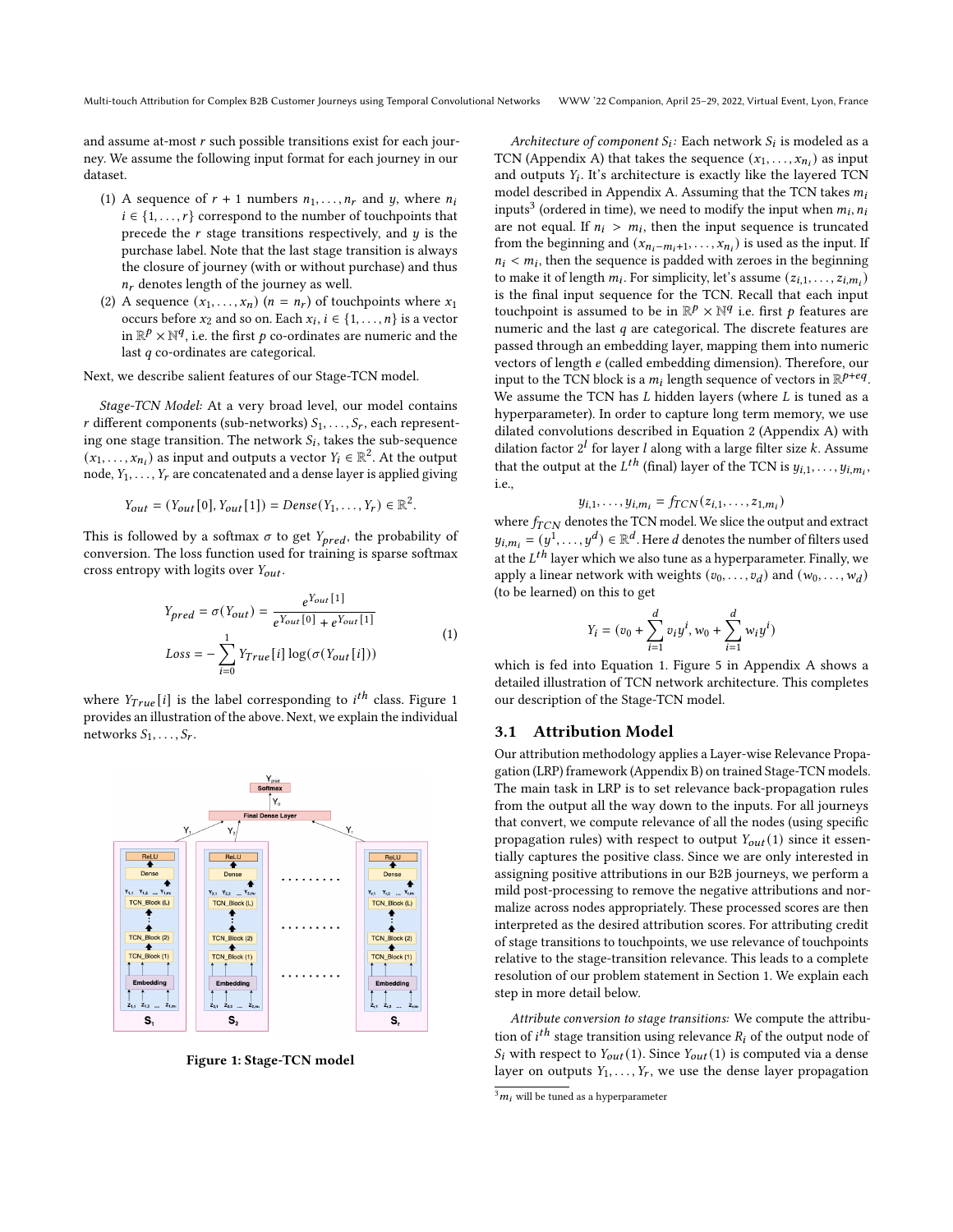rule from Definition [B.1](#page-6-4) in Appendix [B.](#page-6-3) Note that since  $Y_i \in \mathbb{R}^2$ , relevance  $R_i = (R_{i,1}, R_{i,2}) \in \mathbb{R}^2$  as well<sup>[4](#page-3-0)</sup>. We normalize the positive relevances in set  $\{R_{i,j} : i \in \{1, ..., r\}, j \in \{1, 2\}\}\)$  to sum up to  $Y_{out}(1)$  and clip the negative relevances to 0. Finally, to get attribution of stage transition in component  $S_i$ , we simply add these modified  $R_{i,1}$  and  $R_{i,2}$  together to get the attribution  $A_i$ .

Attribute stage transitions to touchpoints: This is done by backpropagating relevance  $R_i$  that was computed above, all the way down to the touch points of  $S_i$  i.e.  $(z_{i,1}, \ldots, z_{i,m_i})^5$  $(z_{i,1}, \ldots, z_{i,m_i})^5$ . We use the dense layer propagation rule from Definition [B.1](#page-6-4) followed by the propagation rule for dilated convolutional layers and skip connections outlined in Definitions [B.2](#page-7-1) and [B.3](#page-7-2) (Appendix [B\)](#page-6-3) respectively. Propagating relevance of just one of the  $S_i$  (i.e.  $R_i$ ) will only attribute credit of the *i*<sup>th</sup> stage transition to the embeddings  $\in \mathbb{R}^{p+eq}$  of input touchpoints in  $S_i$ . Similar to the stage transition attribution, we clip all the negative co-ordinates of these relevance vectors to 0 and normalize the positive ones to sum up to  $A_i$ . Finally, we add these modified co-ordinates for each touch point  $z_{i,j}$  in  $S_i$  and get it's attribution score  $A_{i,i}$  relative to the  $i^{th}$  stage transition.

Attribute conversion to touchpoints: To calculate this, at each touchpoint we accumulate the relative attributions that were obtained for the different stage transitions as described above. The accumulated scores thus obtained are interpreted as attribution of conversion to all the touchpoints.

Attribute conversion to channels: Once we have the touchpoint level attribution scores, for each journey, we accumulate the attributions of all touchpoints that occur via the channel and obtain channel level attribution scores (for each journey). We also aggregate this over all the journeys to obtain aggregate channel attributions.

#### <span id="page-3-3"></span>4 OUR DATASETS

In Section [5,](#page-3-2) we conduct experiments on two real world B2B customer journey datasets. The first one (called Dataset 1) is from a Fortune 500 software company that sells marketing automation software to its customers. The second dataset (Dataset 2) is from a leading global technology company that provides enterprise marketers a platform to enhance their visual brand content at scale. Dataset 1 contains about ∼55K customer journeys that occurred between December 2010 and August 2019. We use ∼44K of these for training our models, ∼5.5K for validation/model-selection and the remaining (∼5.5K) as test data on which we report our metrics. Dataset 2 contains about ∼16K customer journeys that occurred between January 2000 and August 2020. We use ∼10K of these for training our models, ∼3K for validation/model-selection and the remaining (∼3K) as test data. In both our datasets, the number of touchpoints per journey (called journey-length) varies from as small as 5 to values in 1000s. Each touchpoint contains information about the channel through which it occurred along with the timestamp at which it occurred. Total number of channels in Dataset 1 is 53 and that in Dataset 2 is 38. Apart from the channels and timestamps, we also have access to some other supplementary features which help us identify interactions where the stage transitions happened. The current dataset has 4 such stage transitions; (a) Customer-Known,

(b) Lead-Created, (c) Opportunity-Created, and (d) Journey-Closed. These are explained in detail in Section [1.](#page-0-1) We create features for each interaction containing information about its channel, time taken from previous interaction and whether stage transition happened during this interaction (also which one). This information can be used by our Stage-TCN model to separately represent each stage transition with a TCN. For the baseline models (which does not create such separate representations), this information is provided at each interaction directly to make sure that all models receive the same information and our model does not have any advantage in terms of data access.

# <span id="page-3-2"></span>5 EXPERIMENTS AND RESULTS

In this section, we conduct two kinds of experiments. The first compares accuracy metrics of our conversion model, Stage-TCN with many of the recent baselines mentioned in Section [2](#page-1-1) demonstrating that our conversion model is the most accurate with respect to the metrics used. In our second experiment, we compute attribution scores as described in Section [3](#page-1-2) and use perturbation based techniques (Appendix [C\)](#page-7-3) to provide quantitative insights into why our touchpoint, channel and stage transition attribution scores are very reliable and better than the baselines. We also supplement our results with various insights about attributions for different stage transitions and channels relative to these transitions, providing qualitative justification as to why a separate representation of each stage transition is very useful. Here is a list of baseline models we compare Stage-TCN with:

- LR is a Logistic Regression model proposed in [\[13\]](#page-5-0). We use channel frequencies and number of interactions preceding each stage transition as features. The attribution scores are obtained at channel-level using model coefficients.
- AMTA is the Additional Multi-Touch Attribution [\[8\]](#page-5-4) model that uses Survival Analysis to model the effect of channel interactions (originally ad exposures) on conversion.
- ARNN is a sequence-based model [\[11\]](#page-5-5) that models conversion using an RNN with an attention layer. The attention weights are used as the attribution score for each touchpoint.
- LRATT is a sequence-based model [\[18\]](#page-5-7) that learns Logistic Regression based global attention weights that are used as attention over a Bi-RNN sequence model.

We create features for each touchpoint as described in Section [4.](#page-3-3) We build upon the code released by  $[11]^{6}$  $[11]^{6}$  $[11]^{6}$  $[11]^{6}$  and  $[18]^{7}$  $[18]^{7}$  $[18]^{7}$  $[18]^{7}$  to evaluate these baselines. All the models were trained on Tesla V100-SXM2 GPUs (16GB /32GB memory) with Intel Xeon CPU E5-2686.

# 5.1 Conversion Model Accuracy

Let  $X_1, \ldots, X_n$  denote the sequence of touchpoints and Y denotes the eventual label, we model the probability  $P(Y = 1 | X_1, \ldots, X_n)$ as a function of  $X_1, \ldots, X_n$  using the baseline models and our technique described in Section [3.](#page-1-2) We tune the hyperparameters of our models by searching over a random grid of parameters containing 100 settings each and training the model for each of these settings on the training data. For each of the models the best hyperparameters are selected using the AUC-ROC (Area under ROC

<span id="page-3-0"></span><sup>&</sup>lt;sup>4</sup>it contains relevance of both the co-ordinates of  $Y_i$ 

<span id="page-3-1"></span><sup>&</sup>lt;sup>5</sup> actually we only propagate till output of the embedding layer

<span id="page-3-4"></span><sup>6</sup>https://github.com/rk2900/deep-conv-attr

<span id="page-3-5"></span><sup>7</sup>https://github.com/joey1993/Global-Attention-RNN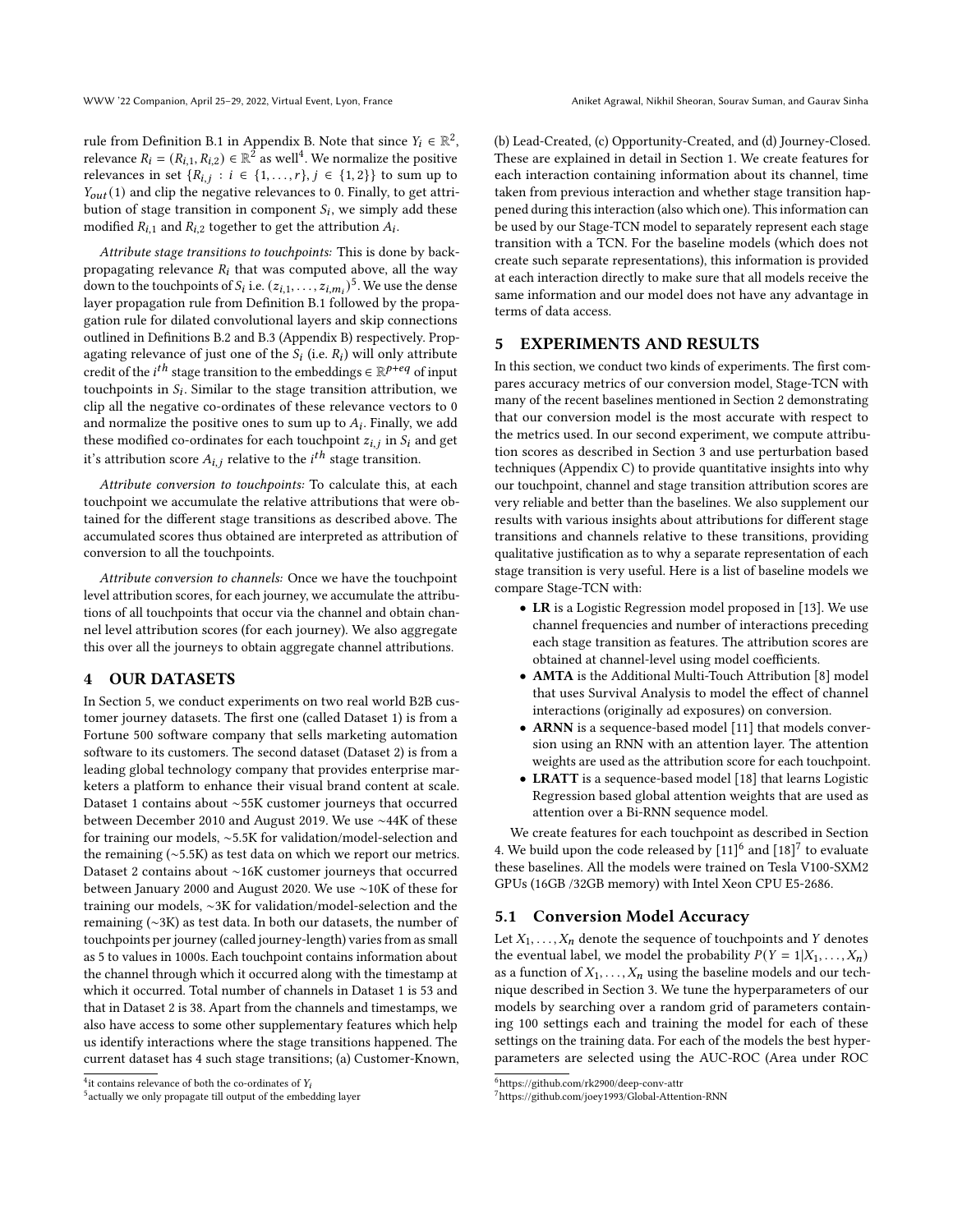<span id="page-4-0"></span>Multi-touch Attribution for Complex B2B Customer Journeys using Temporal Convolutional Networks WWW '22 Companion, April 25–29, 2022, Virtual Event, Lyon, France

|                  | Dataset 1 |          | Dataset 2 |          |  |
|------------------|-----------|----------|-----------|----------|--|
| Models           | AUC-ROC   | Accuracy | AUC-ROC   | Accuracy |  |
| LR               | 0.68      | 0.67     | 0.64      | 0.77     |  |
| AMTA             | 0.67      | 0.63     | 0.68      | 0.77     |  |
| <b>ARNN</b>      | 0.74      | 0.67     | 0.77      | 0.77     |  |
| <b>LRATT</b>     | 0.66      | 0.60     | 0.78      | 0.59     |  |
| Stage-TCN (Ours) | 0.79      | 0.72     | 0.89      | 0.85     |  |
|                  |           |          |           | __       |  |

Table 1: Accuracy results on Dataset 1 and Dataset 2

curve) score on the validation data. We use the following metrics for comparison; (a) AUC-ROC score on the test data, and (b) Accuracy score i.e. number of correctly predicted labels in the test data. To compute accuracy (on validation data) we need to threshold the conversion probabilities. We maximize accuracy for thresholds in set {0.01, 0.02, . . . , 0.99}. Tables [1](#page-4-0) and [1](#page-4-0) show the performance of all the models for Datasets 1 and 2 respectively, computed on the test data. As can be seen from the tables, Stage-TCN clearly outperforms all the baseline models on both the datasets in terms of AUC-ROC and Accuracy.

# 5.2 Validation of Attribution Scores

Touchpoint Attributions: For each converted journey, our method outputs attribution scores of each touchpoint depicting their rela-tive<sup>[8](#page-4-1)</sup> contribution to conversion. We validate these systematically by computing AOPC scores described in Appendix [C.](#page-7-3) The main idea is to successively delete touchpoints in decreasing order of their attribution scores and accumulate the change in conversion probabilities (using an accurate conversion model). If attribution scores are correct representations of a touchpoint's influence on conversion, then deleting highly influential touchpoints should create a significant drop in conversion probability. Since Stage-TCN provides the best accuracy results, we use it as the conversion model while calculating AOPC scores for baselines as well. Figures [2a](#page-4-2) and [2b](#page-4-2) depict the AOPC scores vs. number of touchpoints deleted (called perturbation size) of our attribution method compared with the attributions provided by the baselines<sup>[9](#page-4-3)</sup> ARNN and AMTA. As mentioned earlier, LR and LRATT do not provide attribution scores for touchpoints and therefore we do not compare them here. Since we wish to plot AOPC for reasonably large perturbation size (∼ 20), we restrict our datasets to converted journeys with lengths greater than 50. All scores were computed on the respective test datasets. We would like to note that while test data from Dataset 1 had sufficiently large number of such<sup>[10](#page-4-4)</sup> journeys (∼700), the one from Dataset 2 had only 35 such journeys. As can be seen from Figures [2a](#page-4-2) and [2b,](#page-4-2) on both datasets, the AOPC scores of the ordering obtained from our attribution method is significantly higher compared to that obtained from ARNN and AMTA indicating that we do a much better job of attributing conversion credit to touchpoints.

Channel Attributions: In this analysis, for each model we first compute the aggregate attribution scores of different channels towards conversion by traversing each journey and accumulating attributions of touchpoints that occur via any given channel. Then,

<span id="page-4-2"></span>

Figure 2: AOPC vs. Perturbation for touchpoint attributions

for each channel, we aggregate across all the journeys<sup>[11](#page-4-5)</sup> and denote them as attributions of the channels towards conversion. We compute AOPC curves to validate these attributions by creating the counterfactual situation where we delete all touchpoints that occur from the top channels (according to the above aggregate attributions) via and accumulate the change in conversion probabilities. Similar to the touchpoint attribution analysis, to compute these AOPC scores we again use Stage-TCN as the conversion model due to it's high accuracy. Figure [3a](#page-4-6) depicts the AOPC scores vs. number of channels deleted (called perturbation size) of our method com-pared with the attributions provided by baselines<sup>[12](#page-4-7)</sup> ARNN, AMTA, LRATT and LR on Dataset 1. As can be seen from Figure [3a,](#page-4-6) the AOPC scores of the ordering obtained from our attribution method is strictly better compared to the orderings obtained from the baselines. For smaller values of perturbation, AOPC scores of the AMTA model comes close to ours, while for larger perturbations, we are clearly better. In Dataset 2, unfortunately, most journeys have very few channels and therefore larger perturbations lead to deletion of quite a lot of touchpoints leading to highly unreliable AOPC scores. Therefore, we only show the above plot for Dataset 1.

<span id="page-4-6"></span>



Since the AOPC scores only care about the ranking of channels (decreasing order of attribution scores), our comparisons above do not capture the actual values of these scores. In order to compare the actual scores, we pick 5 channels that were among the top ones according to our Stage-TCN based attribution method and compare their aggregate attribution scores across different models. Results are shown in Figure [3b.](#page-4-6)

<span id="page-4-1"></span><sup>&</sup>lt;sup>8</sup> relative to other touchpoints in the journey

<span id="page-4-3"></span>we plot the AOPC scores relative to AOPC of ARNN

<span id="page-4-4"></span> $^{10}$  converted and with length greater than 50  $\,$ 

<span id="page-4-5"></span> $\frac{11}{11}$  and normalize with respect to the other channels

<span id="page-4-7"></span><sup>&</sup>lt;sup>12</sup>we plot the AOPC scores relative to AOPC of **ARNN**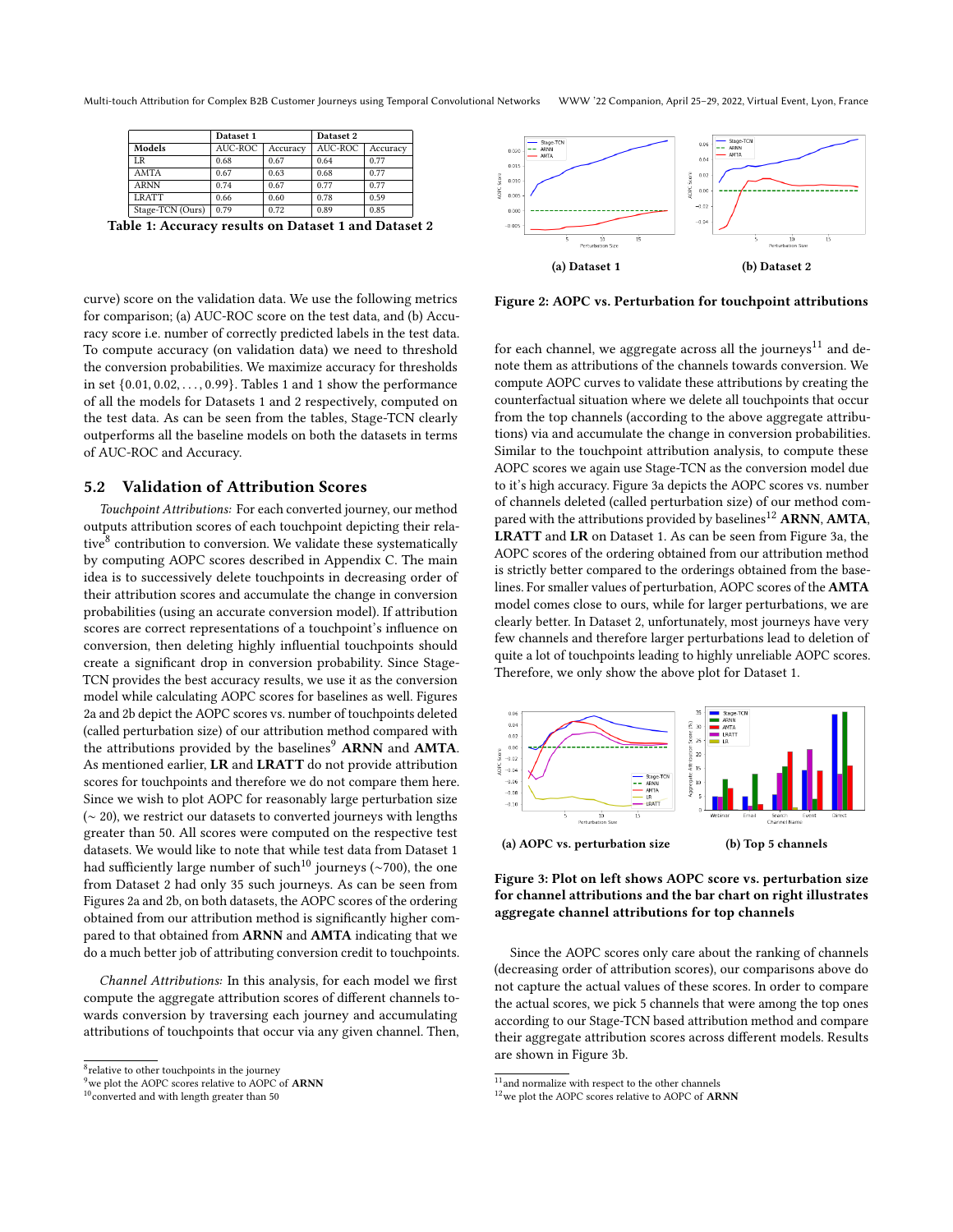WWW '22 Companion, April 25–29, 2022, Virtual Event, Lyon, France Aniket Agrawal, Nikhil Sheoran, Sourav Suman, and Gaurav Sinha

<span id="page-5-15"></span>

| <b>Stage Transition</b>    | Attribution | <b>Stage Transition</b> |                            | Email | Direct |
|----------------------------|-------------|-------------------------|----------------------------|-------|--------|
| Customer Known             | 2.7%        |                         | Customer Known             | 3%    | 81%    |
| Lead Created               | 1.4%        |                         | Lead Created               | 79%   | $1\%$  |
| <b>Opportunity Created</b> | 84.3%       |                         | <b>Opportunity Created</b> | 3%    | 6%     |
| Journey Closed             | 11.6%       |                         | Journey Closed             | $0\%$ | 75%    |

Figure 4: Table on the left contains aggregate stage transition attribution scores and the one on the right shows relative attribution of popular channels

Stage Transition Attributions: Unfortunately, none of the baseline models provides attribution scores for stage transitions and therefore for this analysis we only highlight insights about stage transition attribution scores obtained from our Stage-TCN model. Recall from Section [3](#page-1-2) that for each converted journey, our attribution method outputs attribution scores of each stage transitions depicting their relative<sup>[13](#page-5-14)</sup> contribution to conversion. We first aggregate these over all the converted journeys (in test data) to get aggregate attribution scores for each stage transition. In the left table of Figure [4,](#page-5-15) we show these aggregate attribution scores for Dataset 1. It clearly shows that at the aggregate level, the "Opportunity Created" stage transition contributes most to conversion (according to our technique), followed by "Journey Closed". The first two stage transitions i.e. "Customer Known" and "Lead Created" have much lower contributions which is understandable since they are further from conversion. However, we would like to note that, when we dig deeper into the attribution scores (at journey level) for these stage transitions, we observe that in more than 14% (9% respectively) of converted journeys "Customer Known" ("Lead Created" respectively) gets more than 10% attribution. Alternatively, in more than 24% (73% respectively) of converted journeys "Opportunity Created" ("Journey Closed" respectively) gets less than 1% attribution. This implies that while at the aggregate level, the last two stage transitions dominate significantly, for many converted journeys they do not contribute much as all. Similarly, even though the first two stage transitions have very low attributions at the aggregate level they have significant attributions for a large chunk of converted journeys. This illustrates that our attribution mechanism is accounting for contributions of all stage transitions as we would desire in the B2B MTA application.

Attributions Relative to Stage Transitions: Using our method described in Section [3,](#page-1-2) we also compute attribution scores of touchpoints relative to stage transitions. By accumulating relative attributions of touchpoints from the same channel (within a journey) we also obtain attribution scores for channels relative to stage transitions. By aggregating over all converted journeys, we also get the aggregate attribution scores of channels relative to stage transitions. In the right table of Figure [4,](#page-5-15) we present these aggregate relative attribution scores (towards the different stage transitions) for 2 very influential channels in Dataset 1 and show that different channels can be important for different transitions. As can be seen, channel "Email" has very high attribution score relative to the "Lead Created" stage transition and no contribution to "Journey Closed". Similarly the channel "Direct" (direct contact) contributes significantly both to "Customer Known" and "Journey Closed" stage transitions.

#### **REFERENCES**

- <span id="page-5-1"></span>[1] Blake Brysha Amy Abascal. 2015. The Definitive Guide to Multi-touch Revenue Attribution. Brightfunnel. [http://www.brightfunnel.com/resources/ebooks/](http://www.brightfunnel.com/resources/ebooks/BrightFunnel_Definitive_Guide_To_MultiTouch_Attribution.pdf) [BrightFunnel\\_Definitive\\_Guide\\_To\\_MultiTouch\\_Attribution.pdf](http://www.brightfunnel.com/resources/ebooks/BrightFunnel_Definitive_Guide_To_MultiTouch_Attribution.pdf)
- <span id="page-5-8"></span>[2] Sebastian Bach, Alexander Binder, Grégoire Montavon, Frederick Klauschen, Klaus-Robert Müller, and Wojciech Samek. 2015. On Pixel-Wise Explanations for Non-Linear Classifier Decisions by Layer-Wise Relevance Propagation. PLOS ONE 10, 7 (07 2015), 1–46.<https://doi.org/10.1371/journal.pone.0130140>
- <span id="page-5-2"></span>[3] Nick Toman Brent Adamson. 2020. ing Will Rewrite the Rules of Effective Selling. Gartner, Inc. [https:](https://emtemp.gcom.cloud/ngw/globalassets/en/sales-service/documents/trends/5-ways-the-future-of-b2b-buying.pdf) [//emtemp.gcom.cloud/ngw/globalassets/en/sales-service/documents/trends/5](https://emtemp.gcom.cloud/ngw/globalassets/en/sales-service/documents/trends/5-ways-the-future-of-b2b-buying.pdf) [ways-the-future-of-b2b-buying.pdf](https://emtemp.gcom.cloud/ngw/globalassets/en/sales-service/documents/trends/5-ways-the-future-of-b2b-buying.pdf)
- <span id="page-5-10"></span>[4] Jordan Con. 2016. B2B Marketing Attribution 101. Bizible, Inc. [https://engage.marketo.com/rs/460-TDH-945/images/BZ-B2B-Marketing-](https://engage.marketo.com/rs/460-TDH-945/images/BZ-B2B-Marketing-Attribution-101-ebook.pdf)[Attribution-101-ebook.pdf](https://engage.marketo.com/rs/460-TDH-945/images/BZ-B2B-Marketing-Attribution-101-ebook.pdf)
- <span id="page-5-11"></span>[5] Brian Dalessandro, Claudia Perlich, Ori Stitelman, and Foster Provost. 2012. Causally Motivated Attribution for Online Advertising. In Proceedings of the Sixth International Workshop on Data Mining for Online Advertising and Internet Economy (Beijing, China) (ADKDD '12). Association for Computing Machinery, New York, NY, USA, Article 7, 9 pages.<https://doi.org/10.1145/2351356.2351363>
- <span id="page-5-13"></span>Ruihuan Du, Yu Zhong, Harikesh S. Nair, Bo Cui, and Ruyang Shou. 2019. Causally Driven Incremental Multi Touch Attribution Using a Recurrent Neural Network. Research Papers 3761. Stanford University, Graduate School of Business. [https:](https://ideas.repec.org/p/ecl/stabus/3761.html) [//ideas.repec.org/p/ecl/stabus/3761.html](https://ideas.repec.org/p/ecl/stabus/3761.html)
- <span id="page-5-3"></span>[7] Matt Halchak. 2017. 2017 B2B Buyer's Survey Report, Demand Gen Reports. DemandBase. [https://www.demandgenreport.com/resources/research/2017-b2b](https://www.demandgenreport.com/resources/research/2017-b2b-buyers-survey-report/)[buyers-survey-report/](https://www.demandgenreport.com/resources/research/2017-b2b-buyers-survey-report/)
- <span id="page-5-4"></span>[8] Wendi Ji and Xiaoling Wang. 2017. Additional Multi-Touch Attribution for Online Advertising. In Proceedings of the Thirty-First AAAI Conference on Artificial Intelligence (San Francisco, California, USA) (AAAI'17). AAAI Press, 1360–366.
- <span id="page-5-16"></span>Colin Lea, Michael D. Flynn, Rene Vidal, Austin Reiter, and Gregory D. Hager. 2017. Temporal Convolutional Networks for Action Segmentation and Detection. In Proceedings of the IEEE Conference on Computer Vision and Pattern Recognition (CVPR).
- <span id="page-5-17"></span>[10] Colin Lea, René Vidal, Austin Reiter, and Gregory D. Hager. 2016. Temporal Convolutional Networks: A Unified Approach to Action Segmentation. In Computer Vision – ECCV 2016 Workshops, Gang Hua and Hervé Jégou (Eds.). Springer International Publishing, Cham, 47–54.
- <span id="page-5-5"></span>[11] Kan Ren, Yuchen Fang, Weinan Zhang, Shuhao Liu, Jiajun Li, Ya Zhang, Yong Yu, and Jun Wang. 2018. Learning Multi-Touch Conversion Attribution with Dual-Attention Mechanisms for Online Advertising. In Proceedings of the 27th ACM International Conference on Information and Knowledge Management (Torino, Italy) (CIKM '18). Association for Computing Machinery, New York, NY, USA, 1433–1442.<https://doi.org/10.1145/3269206.3271677>
- <span id="page-5-9"></span>[12] Wojciech Samek, Alexander Binder, Grégoire Montavon, Sebastian Lapuschkin, and Klaus-Robert Müller. 2017. Evaluating the Visualization of What a Deep Neural Network Has Learned. IEEE Transactions on Neural Networks and Learning Systems 28, 11 (2017), 2660–2673.<https://doi.org/10.1109/TNNLS.2016.2599820>
- <span id="page-5-0"></span>[13] Xuhui Shao and Lexin Li. 2011. Data-Driven Multi-Touch Attribution Models. In Proceedings of the 17th ACM SIGKDD International Conference on Knowledge Discovery and Data Mining (San Diego, California, USA) (KDD '11). Association for Computing Machinery, New York, NY, USA, 258–264. [https://doi.org/10.](https://doi.org/10.1145/2020408.2020453) [1145/2020408.2020453](https://doi.org/10.1145/2020408.2020453)
- <span id="page-5-12"></span>[14] Raghav Singal, Omar Besbes, Antoine Desir, Vineet Goyal, and Garud Iyengar. 2019. Shapley Meets Uniform: An Axiomatic Framework for Attribution in Online Advertising. In The World Wide Web Conference (San Francisco, CA, USA) (WWW '19). Association for Computing Machinery, New York, NY, USA, 1713–1723. <https://doi.org/10.1145/3308558.3313731>
- <span id="page-5-18"></span>[15] Aäron van den Oord, Sander Dieleman, Heiga Zen, Karen Simonyan, Oriol Vinyals, Alexander Graves, Nal Kalchbrenner, Andrew Senior, and Koray Kavukcuoglu. 2016. WaveNet: A Generative Model for Raw Audio. In Arxiv. <https://arxiv.org/abs/1609.03499>
- <span id="page-5-19"></span>[16] Fisher Yu and Vladlen Koltun. 2016. Multi-Scale Context Aggregation by Dilated Convolutions. In 4th International Conference on Learning Representations, ICLR 2016, San Juan, Puerto Rico, May 2-4, 2016, Conference Track Proceedings, Yoshua Bengio and Yann LeCun (Eds.).<http://arxiv.org/abs/1511.07122>
- <span id="page-5-6"></span>[17] Ya Zhang, Yi Wei, and Jianbiao Ren. 2014. Multi-touch Attribution in Online Advertising with Survival Theory. In 2014 IEEE International Conference on Data Mining. 687–696.<https://doi.org/10.1109/ICDM.2014.130>
- <span id="page-5-7"></span>[18] Yichao Zhou, Shaunak Mishra, Jelena Gligorijevic, Tarun Bhatia, and Narayan Bhamidipati. 2019. Understanding Consumer Journey Using Attention Based Recurrent Neural Networks. In Proceedings of the 25th ACM SIGKDD International Conference on Knowledge Discovery and Data Mining (Anchorage, AK, USA) (KDD '19). Association for Computing Machinery, New York, NY, USA, 3102–3111. <https://doi.org/10.1145/3292500.3330753>

<span id="page-5-14"></span><sup>&</sup>lt;sup>13</sup> relative to other stage transitions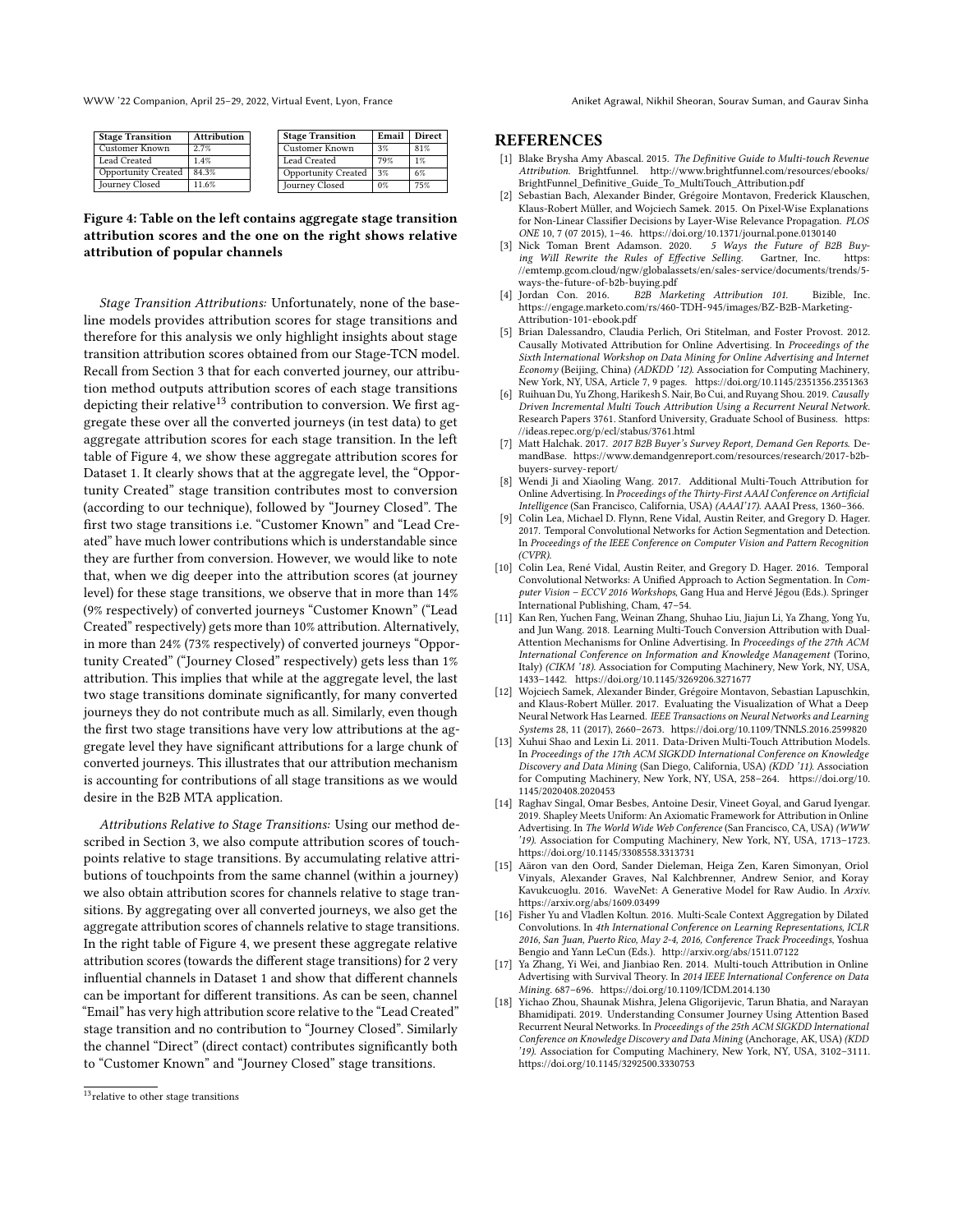Multi-touch Attribution for Complex B2B Customer Journeys using Temporal Convolutional Networks WWW '22 Companion, April 25–29, 2022, Virtual Event, Lyon, France

# <span id="page-6-0"></span>A TEMPORAL CONVOLUTIONAL NETWORKS (TCN)

TCNs were recently introduced as an architecture for convolutional sequential prediction [\[9,](#page-5-16) [10\]](#page-5-17). They have been successfully applied in applications such as action segmentation [\[9\]](#page-5-16) and have also shown strong performance on tasks such as music and language modeling by outperforming recurrent architectures such as LSTMs and GRUs. The goal in a sequence modeling task is to build a neural network that takes a temporal sequence  $(\bar{x}_1, \ldots, \bar{x}_n)^{14}$  $(\bar{x}_1, \ldots, \bar{x}_n)^{14}$  $(\bar{x}_1, \ldots, \bar{x}_n)^{14}$  as input along with corresponding outputs  $y_1, \ldots, y_n$ , and outputs a sequence  $\hat{y}_1, \ldots, \hat{y}_n$ as prediction for the desired outputs while satisfying the causal constraint that is for all  $i \in \{1, \ldots, n\}$ ,  $u_i$  only depends on the "past" i.e. on inputs  $\bar{x}_1, \ldots, \bar{x}_i$  and not on any future inputs  $\bar{x}_{i+1}, \ldots, \bar{x}_m$ . To achieve this, TCNs use 1D fully convolutional networks with "causal convolutions", which convolve output at time *i* only with elements at time  $\langle i, j \rangle$  in the previous layer. In general, these causal convolutions will not be able to look back very long in the past and therefore dilated convolutions [\[15\]](#page-5-18) are used, which can have exponentially large receptive fields [\[16\]](#page-5-19). The dilated convolutional operation on a 1D sequence  $\mathbf{x} \in \mathbb{R}^n$  using filter  $f : \{0, \ldots, k-1\}$  at element s can be defined as

<span id="page-6-1"></span>
$$
(\mathbf{x} * f)(s) = \sum_{i=0}^{k-1} f(i)\mathbf{x}_{s-di}
$$
 (2)

where  $d$  is the dilation factor, filter size is  $k$  and  $s - di$  depicts past direction. By increasing the dilation factor  $d$  (common practice is to increase it exponentially with depth i.e.  $d = O(2^{i})$  at layer i) and choosing a large filter size  $k$ , we can increase the receptive field of the TCN and therefore allow for an extremely large effective history. A typical TCN will have many (say  $L$ ) layers of such dilated convolutions. Inputs and outputs to each layer have the same length by using the same padding. Figure [5](#page-6-2) contains an illustration of TCN with two hidden layers of dilated convolutions and a TCN block with a residual connection. Some advantages of TCNs are parallelization while training and evaluation, flexibility in receptive field size to have better control on model's memory, more stable gradients compared to RNNs since back-propagation is not in the temporal direction, low memory requirement, etc.

#### <span id="page-6-3"></span>B LAYER-WISE RELEVANCE PROPAGATION

Layer-wise relevance propagation (LRP) [\[2\]](#page-5-8) is a very popular technique of explaining neural network predictions and has been shown to be quantitatively and qualitatively better at explaining predictions of deep neural networks as compared to other methods [\[12\]](#page-5-9). For each input's prediction, the predicted quantity gets decomposed into "relevance scores" of hidden nodes at each layer (including the input layer). Then, for each layer  $l$ , these scores are interpreted as contribution of nodes at layer  $l$  towards prediction. Following the notation in  $[2]$ , we denote the relevance score of node  $d$  at layer  $l$ as  $R_d^{(1)}$ . The first condition that  $R_d^{(1)}$  s are expected to satisfy is that at each layer  $l$ , they sum up to the prediction output, i.e.

$$
f(\bar{x}) = \sum_{d \in I} R_d^{(l)}
$$

<span id="page-6-2"></span>

Figure 5: Temporal Convolutional Network

These scores can be further broken into messages  $R^{(l,l+1)}_{i \leftarrow j}$  sent from node *j* at layer  $l + 1$  to node *i* at layer *l*. For node *i* on layer *l*, sum of all messages coming from nodes having  $i$  as an input, equals it's relevance. Similarly for node  $j$  on layer  $l + 1$ , it's relevance can be written as sum of all the messages going from  $j$  to it's input nodes.

<span id="page-6-6"></span>
$$
R_i^{(l)} = \sum_{j:i \text{ is input for } j} R_{i \leftarrow j}^{(l,l+1)}
$$
(3)

$$
R_j^{(l+1)} = \sum_{i:i \text{ is input for } j} R_{i \leftarrow j}^{(l,l+1)} \tag{4}
$$

To calculate relevance of each node in the network, we need to set a rule for relevance propagation. This is done in a backward fashion and amounts to deciding a rule to break down relevance of a node  $R_j^{l+1}$  into the messages  $R_{i \leftarrow j}^{(l,l+1)}$ . Once this is done for all nodes at a given layer  $l + 1$ , the messages are appropriately summed (Equation [3\)](#page-6-6) at nodes in layer  $l$  and their relevances are computed. At the output node relevance is assumed to be equal to the prediction  $f(x)$  of the network. Using the propagation rules, this is back-propagated to the lower layers all the way to the inputs. Note that for any input node  $i$  and a hidden node  $j$  in the network, such that  $i, j$  are connected by a path, we can think of relevance of  $i$  towards output of  $j$  as accumulation of messages on paths from  $i$  to  $j$ . When  $j$  is the output node, we get relevance of inputs on the output prediction. For different kind of nodes, one can choose different propagation rules. As an example, for node  $j$  at layer  $l + 1$ computing a linear function  $z_j = \sum_i z_{ij} + b_j^{15}$  $z_j = \sum_i z_{ij} + b_j^{15}$  $z_j = \sum_i z_{ij} + b_j^{15}$  of it's inputs  $z_{ij}$ s, a possible decomposition is

$$
R_{i \leftarrow j}^{(l,l+1)} = \frac{z_{ij}}{z_j} R_j^{(l+1)}
$$

Next, we outline a few propagation rules used in Section [3.](#page-1-2)

<span id="page-6-4"></span>DEFINITION B.1 (LRP FOR DENSE LAYER). Consider a dense layer calculating  $Y = W\bar{a} + b$ , where  $\bar{a}$  is the vector of activations from previous layer and W is the weight matrix of the dense layer. Given relevance vector  $\bar{R}$  comprising of relevances of this layer's output, we

<span id="page-6-5"></span> $^{14}$ by temporal we mean ordered in time i.e.  $\bar{x}_1$  happens before  $\bar{x}_2$  and so on

<span id="page-6-7"></span> $^{15}b_j$  is the bias term